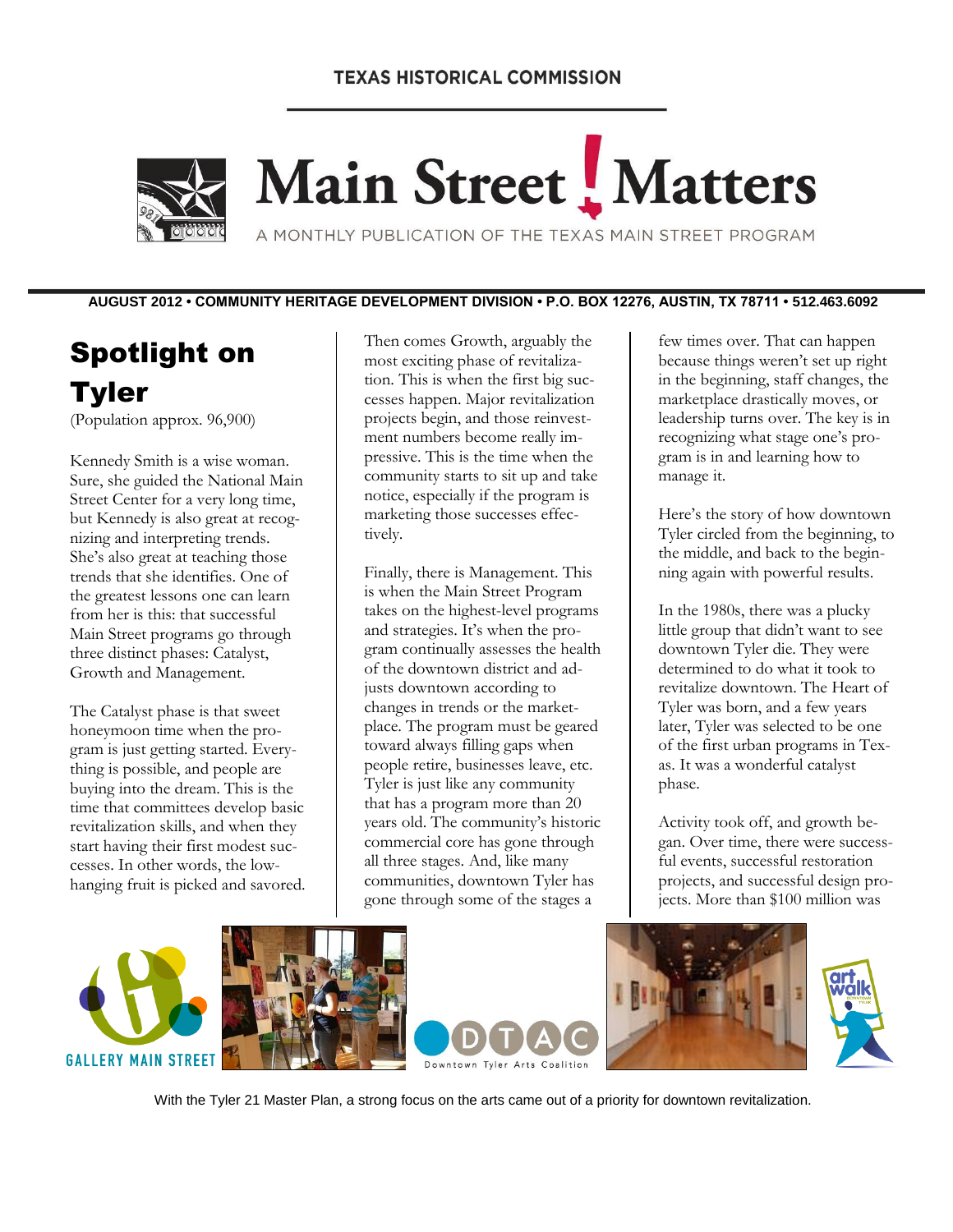

Liberty Hall, the renovated historic Liberty Theater, was purchased by the City, opened in 2011, and is now home to live music and theater, classic movies, and more.

reinvested, with thousands of hours of enthusiastic volunteer time involved. Great partnerships were formed.

Maintenance ushered in the usual comings and goings one can expect, and that includes turnover in leadership. The problem came when there was a significant time lapse between leadership and staff leaving, and their successors arriving. That's a perfect time for bad habits to develop and for momentum to be lost.

And so, Tyler did find itself looking for its future direction in downtown revitalization in the 2006– 2007 time frame. Then the stars aligned, as they say. Along came Tyler 21, the master plan for the community. Downtown revitalization was one of the main areas of focus of the plan. As with many downtowns, it was decided that the arts would serve as an important key to adaptive reuse and economic development in the historic core of the community.

The master plan also determined that the City of Tyler needed to

play a stronger role in the downtown revitalization picture, which had mainly been the realm of volunteers only up to that point.

So, in 2008, with a newly minted Tyler 21 plan inhand, the City of Tyler and Heart of Tyler (a  $501(c)(3)$  nonprofit organization) created a ground-breaking public-private

partnership to work together for the *continuing* revitalization of downtown Tyler. A new chapter was born—or, if you like, an old chapter was born anew.

Indeed, in 2008, the revitalization of downtown Tyler entered a new Catalyst phase. The first thing to happen was the creation of a new downtown headquarters, along with a new downtown art gallery operated by the Main Street/Heart of Tyler program.

The new headquarters is a beautiful example of the power of adaptive reuse, with many original architectural features working with newly installed materials. Previously "hidden away" in an off-the-square, third-floor space comprised of one office, the Main Street Program now has a storefront right on the square. On the west side of the building is a visitors center, the Main Street director's office, the office for the manager of Liberty Hall (more on that in a minute), a catering kitchen, and a conference room. On the east side of the building is Gallery Main Street, an

art gallery managed by the Main Street Program and its volunteers.

The new offices opened in August 2009, and with that, the new catalyst phase went into overdrive. The Four-Point committees were reorganized and re-trained. New, major efforts were made to develop the arts in downtown. Other catalyst advancements included:

- Council declaration of the downtown program area as the Downtown Business, Arts and Culture district (DBAC).
- Adoption of the Unified Development Code for downtown.
- Creation of a TIRZ (Tax Increment Reinvestment Zone) district for downtown.
- Adoption of the International Existing Building Code.
- Old events such as Festival on the Square were evaluated and redesigned or dropped altogether when measured against the current-day marketplace and target market needs for downtown. New events took their place when there was a need.
- Development of the Downtown Tyler Arts Coalition (DTAC), a group of artists who volunteer to promote the arts in the downtown area.
- New façade and renovation projects.

This second Catalyst phase was effective but short-lived. Growth quickly followed. The Downtown Tyler Art Walk was created. To this day, it attracts dozens of artists and hundreds of art lovers to the downtown area. DTAC led the way toward Gallery Main Street hosting new, all-original, juried art exhibits every six weeks. The gallery opening receptions alone attract more than 2,000 visits per year to the downtown area.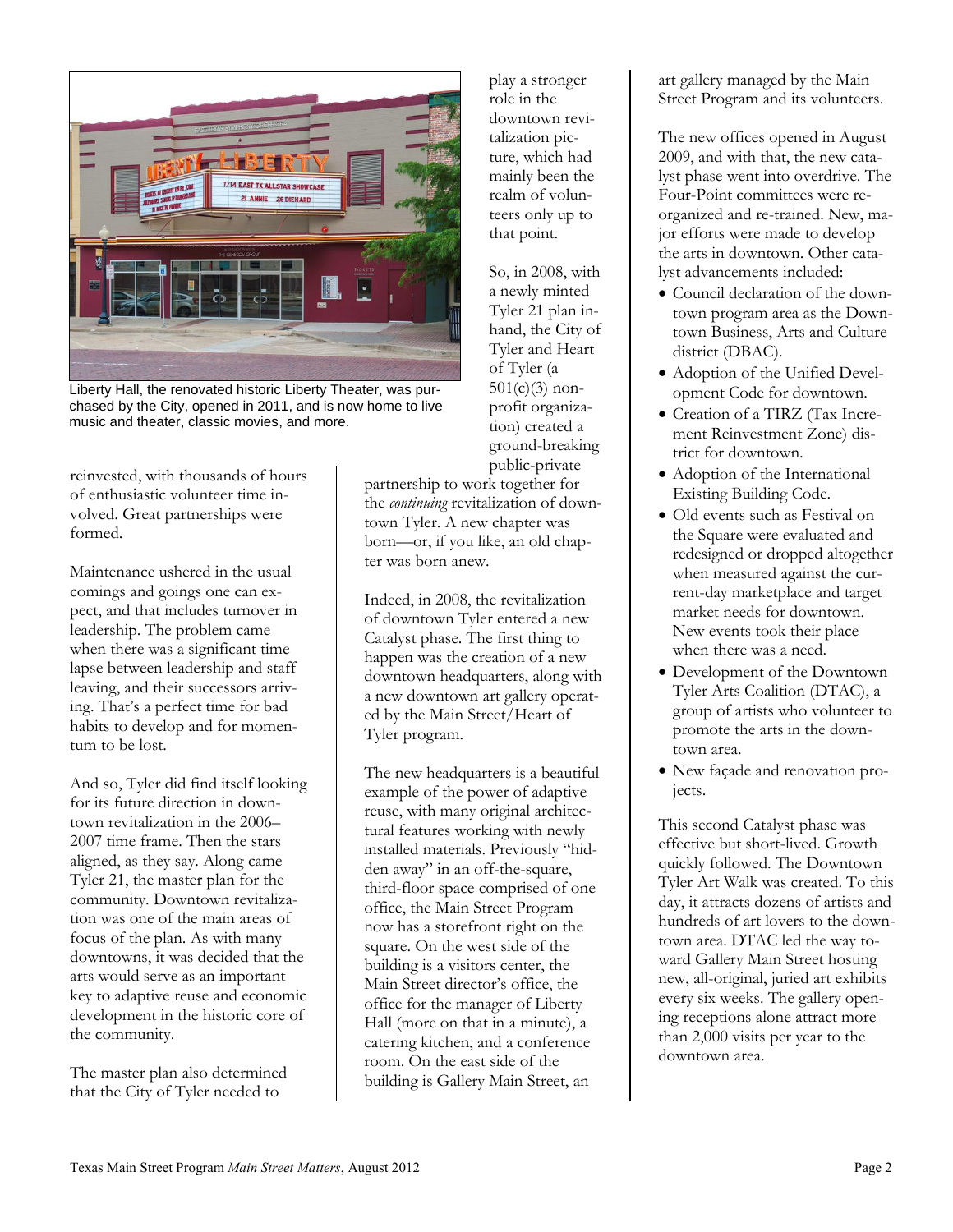

See and hear about Gallery Main Street on You Tube [www.youtube.com/watch?v=pVteDuRQ](http://www.youtube.com/watch?v=pVteDuRQWQs) [WQs](http://www.youtube.com/watch?v=pVteDuRQWQs)

Perhaps the crown jewel of the new Growth phase in Downtown Tyler has been the renovation of the old Liberty Theater, which is now Liberty Hall. The City of Tyler acquired the old movie theater, and a private funding drive began. The very first contribution was \$500,000! The beautifully renovated facility opened in September 2011; since then more than 10,000 people have come through its doors to see music, live theatre, classic movies, and more.

Other new Growth phase landmarks in downtown Tyler have included:

- The donation of two major office buildings and a parking lot to the City of Tyler. City Council recently voted to proceed with final design phases for a new parking garage to be built on that lot.
- The People's Bank Building (now known as the People's Petroleum Building), listed on the National Register of Historic Places, was recently purchased and is undergoing a fabulous 20 percent tax credit restoration.
- New events such as the East Texas Comedy Festival and the East Texas All-Star Showcase have chosen downtown as their location.
- The new Downtown Tyler "Show Us Your Shorts" film fes-

tival, which establishes downtown as a home for the art and business of filmmaking, will celebrate its second year in October.

- A new, all-encompassing multimedia marketing program for downtown is about to be announced.
- The Promotion Committee is constantly analyzing and reanalyzing events to see if they meet the needs of Tyler's evolving downtown.
- Arts events are expanding.
- The program is on the cusp of announcing new public art programs, new property development projects, and more.

In September, downtown Tyler will be celebrating projects that will illustrate how those three phases of revitalization occur in almost every downtown. Rick's on the Square will celebrate its 20th anniversary. The restaurant was certainly part of the first Growth stage in downtown Tyler. Tyler will celebrate the third anniversary of Gallery Main Street, a second catalyst phase project. And, the new Growth stage will be celebrated with the first anniversary of Liberty Hall.

The list above just scratched the surface of what's developing, but the point is there: it's worth reinvesting in training, planning, and people. The Main Street program is about reinvestment, and not just in buildings!



"Do not get discouraged when you see things changing; it just means that your program is evolving in response to conditions," said Tyler Main Street Director Beverly Abell, who continued, "It's our job to recognize those conditions and respond appropriately to them. Your only guarantee is that change will come. You might as well be prepared."

As they say, downtown revitalization is never done…it just, well, enters a different phase.

*Thanks to Beverly Abell, Tyler Main Street Director, for providing this article.*

# FOCUS ON MAIN STREET DESIGN Walkability, New Urbanism, and Your Main Street City

Preservationists have tended to turn up their noses whenever New Urbanism is brought up in polite conversation. It is presumed that New Urbanism has simply usurped the basic tenets of historic Main Streets and processed them into a lucrative "new" concept for the savvy developer. Perhaps, but is it possible that Main Street can actually learn something **from** New Urbanism?

First of all, what is it that makes a New Urbanist downtown environment so attractive to so many people? What do the most successful New Urbanist communities have (and there are now hundreds of examples around the country) that so many Main Street communities lack? It can be summed up in two words: **comprehensive walkability**. Walkability, in this context, doesn't just mean that there are sidewalks to get around town; that is only one aspect of what is a far more comprehensive approach.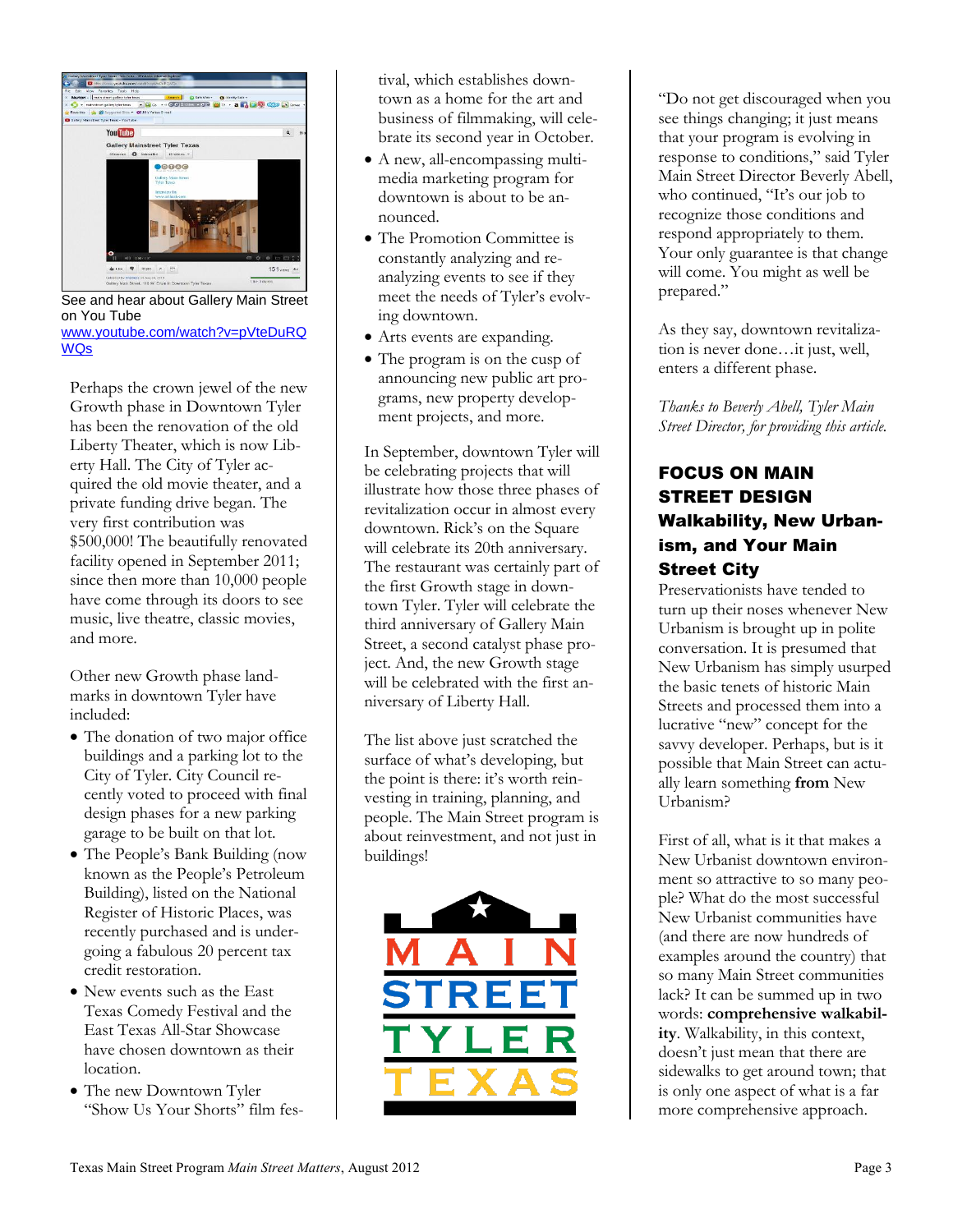

(top) Corner sidewalk with inviting landscape and café seating; (bottom) Clever bike post.

The list below, adapted from the work of Dan Burden, of Walkable Communities Incorporated and the Principles of Urbanism as outlined by the Congress for New Urbanism (see links at end of article), explains:

• The town center has to be seen as inviting and attractive. The stores must be well maintained and commercially viable. We already know that there must be a wide variety of stores and services: hair care, hardware, pharmacy, groceries, restaurants, clothing, general merchandise, ice cream, children-oriented

stores, services for senior citizens, civic functions such as the city hall, library, courthouse, post office, etc. New Urbanists, however, have rediscovered one important element that has largely disappeared from traditional towns. **Proximity** is the key component of comprehensive walkability. **A wide variety of experts have concluded that all functions must occur within a five-minute walk (¼ mile) from the center of activity in order to create the basis for a truly walkable community.** Think about it. Great pains were taken by our predecessors to ensure that our Main Street towns were designed to be as compact and efficient as possible. It is only with the advent of the automobile and our sophisticated highway systems that the town core became displaced and sprawl flourished. Our collective 21st Century mindset must be completely readjusted in order for us to be able to go back and think in terms of what our towns used to be and how they functioned. The New Urbanism community has figured it out; they have caught on to the notion of proximity and they have benefitted as a result.

 There must be **residential density**, comprised of mixed income typologies, **in and around** the core. The closer the housing is to the center, the greater the density needs to be. As one gets further away from the core (but still

mindful of the five-minute, quarter-mile walk rule), it is important to look for opportunities to make walking or bicycling the number one choice for getting to the town center. Automobile dependence needs to be out of the equation as much as possible and people and activities need to be inserted into the core as much as possible. Linkages to outer-lying single family residential districts must be aggressively and thoughtfully designed to get people from their front door to the downtown. Safety, aesthetics, utility, and economy must all be factors in designing these linkages and providing these linkages must be seen as a civic priority in order to achieve a successful walkable community. Look for opportunities to make use of natural features (greenbelts, riparian environments) to create walking and bicycling trails throughout town. The goal is to be able to go from home to school, to the downtown, to the library, and to the park all within the quartermile radius; further than that and you lose walkability and risk becoming dependent upon the automobile. New Urbanism towns employ a system of gradual "transects" that range from highly dense at the core (transect 5 or 6) to more sparsely populated single family residences (transect 1) but the towns are built to maintain the five-minute, quarter-



(left) Bicycle/running sidewalk diverted into downtown park; (middle) Inviting town center with nice sidewalk, public art in downtown park; (right) Urban garden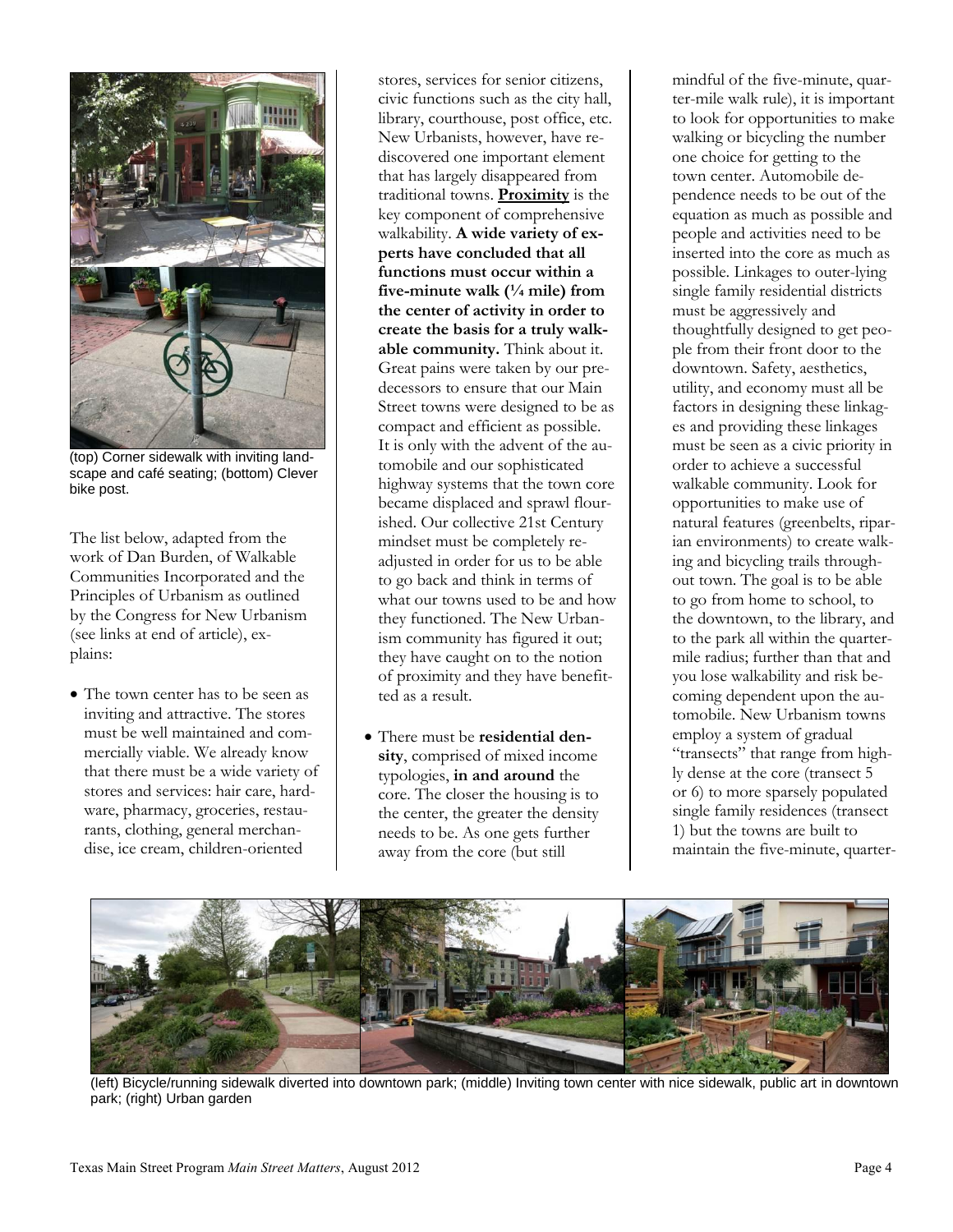mile rule in order to achieve and maintain walkability. We need to study our historic downtowns with fresh eyes. We need to work within the framework established by our historic towns and determine how to increase density and introduce linkages.

 There must be inviting and attractive places for people to gather and play in the town center. Most Main Street towns have heard how Main Streets can serve as "outdoor living rooms." There is a distinct art to making urban space elicit appropriate behavior, increase neighborliness, belonging, acceptance, and pride. The best urban environments are the result of careful observation and impeccable implementation. When a road is seen strictly from a transportation/volume/speed point of view, it can become a problem situation breeding crime, litter, disrepair, and other social problems. A thoughtfully designed street is, in many ways, like a well-choreographed dance—people of all backgrounds and abilities have the opportunity to interact and enjoy a variety of activities. Make no mistake, vehicles are still a big part of the equation, but instead of posing a threat to the notion of walkability, they move safely and efficiently through the district. There is thoughtful provision made for sanitation, utilities, and emergency response. New

Urbanist town designers are very mindful of how urban space can be tailored in order to provide inviting and attractive places for people to gather and play in the downtown. Our Main Street communities already possess the ambience of genuinely historic buildings—we need to have a closer look and find out where we can make the additional improvements that will really make a difference.

- A distinct effort must be made to accommodate people of all abilities. This doesn't just mean handicapped access. It means basic amenities for everyone. It means thoughtfully-designed crosswalks, sidewalks that include appropriately-placed benches, shade, water fountains, access to play parks, and other elements that make walking to/through/from a core district feasible and enjoyable for everyone. New Urbanist towns are highly accommodating to people of all interests and abilities. Providing access and urban amenities is surely tougher when one is trying to adapt an alreadybuilt environment, but the design constraints that Main Street towns present often lead to the most creative, one-of-a-kind solutions for overcoming those very constraints.
- We need to have towns that provide for mixed uses and mixed incomes. A major reason why our

towns have lost their walkability is the result of mid-20th century zoning practice. When activities (parks, schools, shopping, civic centers, post offices, groceries, etc.) became zoned separately and people of different socioeconomic backgrounds became separated from each other, our towns lost a tremendous amount of their vitality. People, goods, services, amenities, and social functions were cut off from each other, and people who used to walk throughout the course of their day had to rely upon driving to carry out their most basic and essential daily chores. New Urbanist towns have accommodated mixed uses quite successfully and mixed incomes to a lesser degree. Established Main Street towns often have to take a step backwards and see how they can overcome the debilitating effects of mid-20th century zoning in order to recoup a mixeduse/mixed-income environment.

 We must take a closer look at the role of the automobile in the downtown and see how it affects walkability. Traffic must remain a part of the downtown experience, but cars must maintain safe, pleasant, and courteous speeds. Traffic patterns need to be reconsidered. We need to get away from the goal of shooting vehicles rapidly through town on doubled-up one-way roads. As our towns grow, an automobile-



(left) Simple crosswalks; (middle) Ice cream shop with well-kept awning and welcoming bench for enjoying the ice cream treats; (right) Tiny, clean urban corner with benches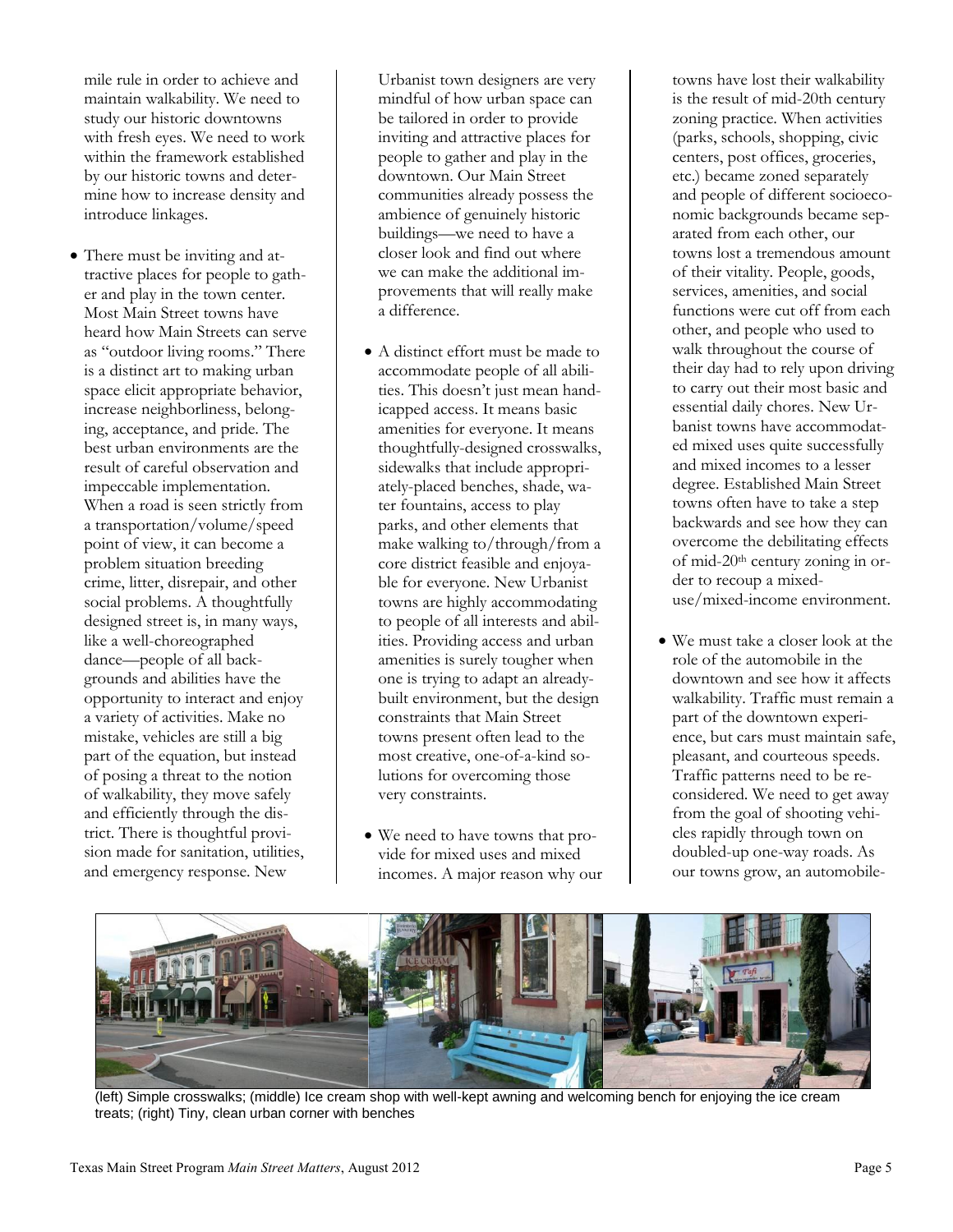dependent community is going to reach an important crossroads; do we increase the number of parking lots downtown in order to accommodate our cars or do we figure out ways to maintain growth and increase vitality downtown by minimizing the impact of automobiles? Life and property values have been reduced in urban environments where vehicles are permitted to go too fast. It is interesting to note that a consistent lower speed through urban areas (20 to 30 mph) actually results in **fewer** stops through town. **Overall trip times through town are actually improved by lowering speeds!** So how can traffic speeds be reduced through Main Street districts in this effort to improve walkability? There are many tools and techniques that can be tried. **Bear in mind some of the following suggestions might impact the historic integrity of the existing downtown streetscape. Close coordination with the THC is not only recommended but is often required when the federal government is carrying out, approving, or funding the project:**

#### Lane reduction

o removing two lanes on a multi-lane highway, replacing the two travel lanes with turn lanes or medians with turning pockets, bike lanes, and edge treatments

#### Lane-Width Reductions

- o narrower lanes can reduce speeds in urban areas
- o the additional width gained by reducing the width of a lane can be placed in bike lanes or added border width

Maintain historic street materials (brick and concrete)

- o brick streets generally reduce traffic speeds by as much as 20 mph
- o brick streets have high aesthetic value
- o brick streets are very durable and usually require only localized, short-term maintenance.

Traffic has to keep moving

- motorists are bothered by frequent stops more than they are by slow speeds
- o pedestrians prefer slower traffic speeds

Maintain existing street trees

- motorists are affected by the presence or absence of street trees
- o motorists use street trees to help assess and gauge their speeds
- o trees reduce the harmful impact of vehicular emissions
- o trees lengthen the life of asphalt where shade is created
- Streets need to be crossed by pedestrians. Crossing streets cannot be perceived as a barrier and impediment to pedestrian activity and therefore walkability. **A wide variety of experts have concluded that people need to cross most streets without going more than 150 feet out of their way.** This means that a welldesigned, walkable town has crossing points every 300 feet. In a Main Street environment, this 300 feet is particularly important. When there are fewer established crossing points, frustrated pedestrians (potential customers) will either cross streets spontaneously and sporadically thereby creating unsafe situations, **or they will not cross at all!** Think about that, they want to cross, but they either cannot do it safely or they are simply put off. While most every Main Street has established cross-

ings at signalized intersections, mid-block crossing is almost nonexistent. This needs to be rethought.

• Sidewalks cannot simply exist; they must be carefully designed along with everything else. First of all, sidewalks cannot be designed and built in a piecemeal manner. Sidewalks, like roads, provide an important connection. Partial connections do not work. Sidewalk width is important. Some sidewalks are just fine at six feet in width while others don't work unless they are 20 or 30 feet wide. It all depends upon the location and size of the adjacent roadway. It depends upon whether there is on-street parking or bicycle lanes. It also depends upon whether there are planter strips or buffers on the private side of the sidewalk such as fences or plantings. Another critical consideration with sidewalks is that they require maintenance. Sidewalks must be routinely swept, patched, and reconditioned just like roadways. Main Street towns offer perhaps the biggest challenge because dimensions are already in place. It takes some really clever design solutions to figure out how to appropriately adapt circumstances in historic commercial districts, but it has been and should be done.

#### **CONCLUSION:**

What do you do in your town? Look around. Ask visitors. Is there a problem just beneath the surface? Is there simply no reason for people to walk there or no place to walk even though it looks nice? Are the stores not open? Is there crime in the area? A healthy and walkable downtown has people of all ages and abilities that are walking, bicycling, sitting, strolling, courting, and playing. A town that is committed to success (comprehensive walkability) has across-the-board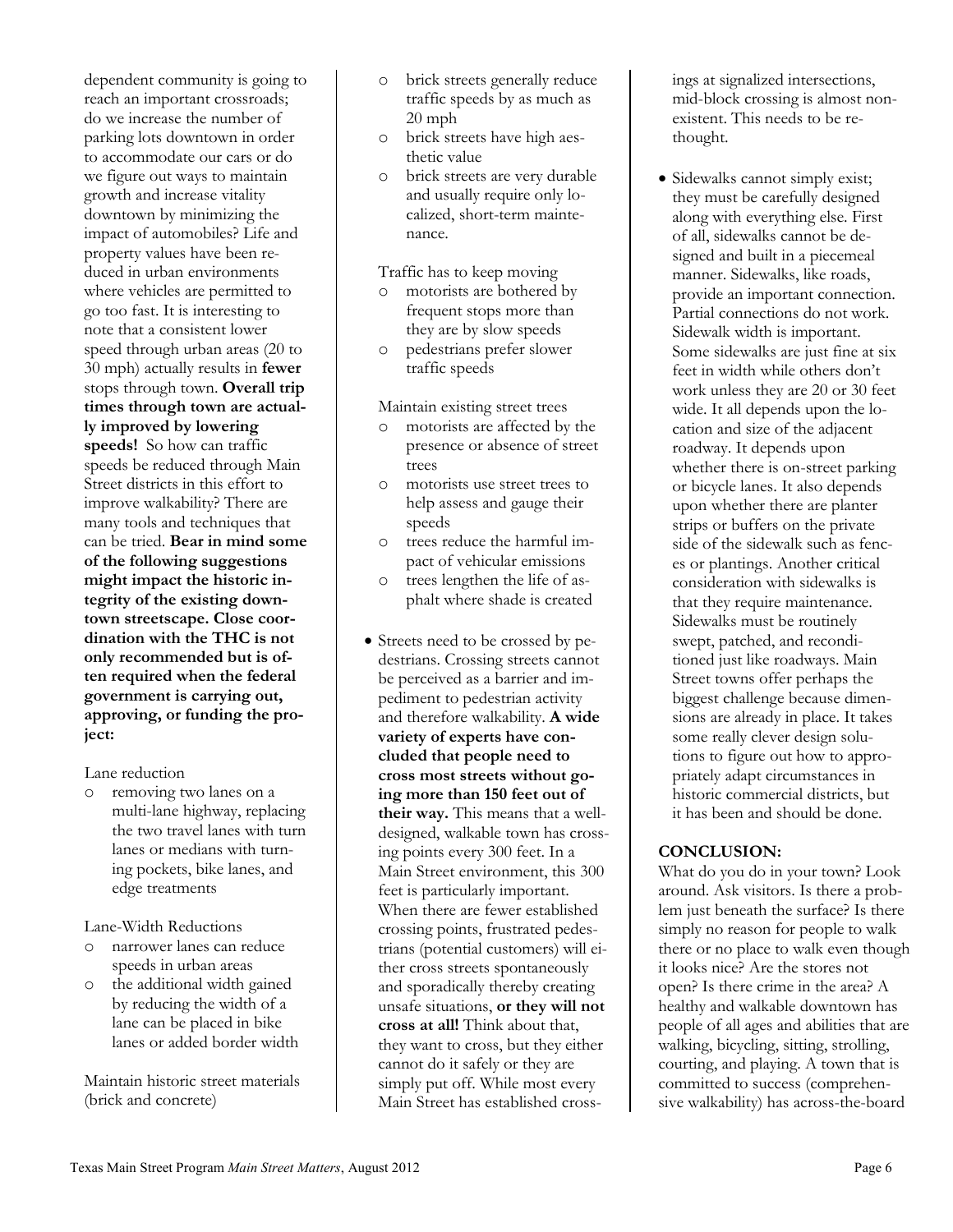support. There is an emphasis on form-based codes for areas of new development, trails, parks, and most of all, there is a commitment to realistic budgets for sidewalks, trails, and parks. The town must have people who have the best interests of the community at heart. They need to be visionary yet practical, forwardthinking yet respectful of history, highly communicative but still good listeners. In other words, a successful "walkable" town needs a core group of leaders who understand how design impacts the success of the downtown. These leaders are savvy enough to know that they need to get the opinions and involvement of the town's movers and shakers. These leaders know that their town will only start to look better and be truly walkable when they address building policy and codes, accessibility, brownfields, sustainability, and all of the other 21st century issues that New Urbanism has done so well.

Sources:

The guru of walkability is Dan Burden, and this report relies heavily upon Dan's work. <http://walkable.org/> To learn all about New Urbanism and see how Main Street might pick up a few pointers, go to [www.newurbanism.org/index.html.](http://www.newurbanism.org/index.html) 

Images for inspiration from the Center for Applied Transect Studies can be found at: [www.transect.org/img\\_lib2.html\)](http://www.transect.org/img_lib2.html)

*Thanks to Howard Langner, Architect, Texas Main Street Program for providing this article.*

# **NEWS** "Like" the Texas Historical Commission (THC)

The THC now has a Facebook page at [www.facebook.com/TexasHistoric](http://www.facebook.com/TexasHistoricalCommission) [alCommission](http://www.facebook.com/TexasHistoricalCommission). Be sure to "like" the THC and to tell your board, committee members, and friends to do the same. There are already lots of posts pertinent to your cities and historic downtowns.

# MAIN STREET AROUND THE STATE

#### **Denton and Gainesville**

Congratulations to Gainesville who won Most Patriotic Small Town in America in the Rand McNally and USA TODAY travel channel Best of the Road contest. Congratulations to Denton, also, who was a finalist as one of the Most Fun Small Cities in America in the competition. The contest anticipates 600 million media impressions from this marketing event great job, Gainesville and Denton. See

[http://blog.bestoftheroad.com/20](http://blog.bestoftheroad.com/2012-road-rally-finalists/) [12-road-rally-finalists/.](http://blog.bestoftheroad.com/2012-road-rally-finalists/)

#### **Gainesville**

The Fan 105.3 Sports Radio did Hometown Take Over with Gainesville being the first of three North Texas towns, "taken over." They broadcasted from the Fried Pie Company and from Sarah's on the Square all day. Throughout the day and into the evening, sports teams from the DFW area had cheerleaders and representatives signing autographs, giving out schedules and operating bounce houses, slides, and other interactive team related games. The Fan's listening area is 2.5 million. There was no charge to the community for the valuable coverage. Comments from the Fan personalities were complimentary about how vibrant and active the historic downtown is and how much they enjoyed Gainesville's community involvement.

#### **Paris**

Paris Main Street and Orange Chapel Church hosted a Gospel

singing on the Plaza on June 19. There were  $300+$  people in downtown for the event and 10 churches represented. The response was so good, there is discussion of it being a quarterly event.

## EVENTS

If you would like one of your Main Street events posted here, email [jill.robinson@thc.state.tx.us](mailto:jill.robinson@thc.state.tx.us) at least three weeks ahead of the month in which you want the posting.

#### **Aug. 18, Amarillo**

The 17th annual Center City Block Party is the largest regional music festival and the official end-ofsummer party for Amarillo and the Texas Panhandle. The party includes five stages, 25 bands, and four city blocks. Weather permitting, more than 10,000 people will converge on downtown. Center City Amarillo (Amarillo's Main Street Program) raises one third of its annual funding from this event. The party will take place from 5 p.m. to midnight. See [www.centercity.org/block\\_party.php](http://www.centercity.org/block_party.php)

# SEMINARS/WORKSHOPS/ WEBINARS Texas Association of Convention and Visitors Bureau Conference

The Texas Association of Convention and Visitors Bureau will hold its annual conference Aug. 14–17 in Killeen with the theme Operation Tourism. All conference activities will be held at the Killeen Civic and Conference Center unless otherwise noted. For details, see [http://www.tacvb.org/content.cfm](http://www.tacvb.org/content.cfm?p=activeConference) [?p=activeConference](http://www.tacvb.org/content.cfm?p=activeConference)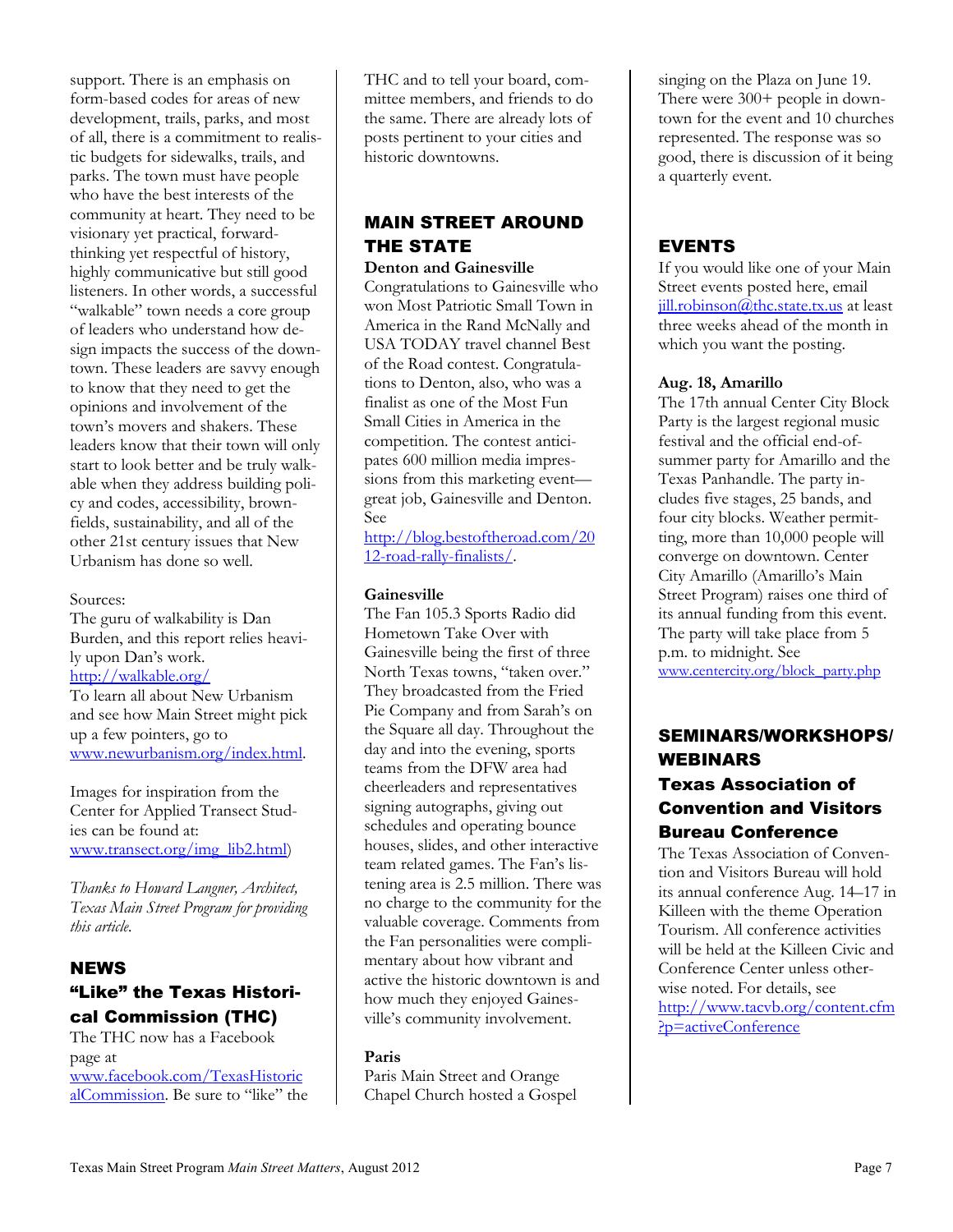#### Texas Friendly **Train the Trainer Hospitality Workshops**

Become a certified Texas Friendly instructor through this hospitality workshop comprised of two halfday sessions that provide the best tools to take back to one's community regarding customer service. The workshops will be:

#### **Falfurrias, Aug. 22-23 Athens, Oct. 16-17 Rockwall, Oct. 18-19**

Cost is \$200 for new instructors (both days); \$100 for current instructor 'refresher' (1<sup>st</sup> day only). Free registration to AgriLife Extension staff. To find out more about the program and to register, call 979.845.0869 or visit the Texas Friendly Hospitality website at: [http://agrilife.org/texasfriendly/w](http://agrilife.org/texasfriendly/workshops) [orkshops.](http://agrilife.org/texasfriendly/workshops) 

## Fall Basic Economic Development Course

The Texas Economic Development Council will hold its fall basic Economic Development course September 11–14 in Austin at the Doubletree Suites. Registration is \$700. For details, see [https://www.texasedc.org/node/5](https://www.texasedc.org/node/561) [61](https://www.texasedc.org/node/561)

# CALL FOR PRESENTATIONS

The National Main Street Center has issued a call for presentations for the National Main Streets Conference in New Orleans April 14– 16, 2013 with the theme "Main Street and the Cultural Economy."

The collision of heritage tourism, the arts, and entrepreneurism on Main Street can spark a "Big Bang" —one of a thriving cultural economy. This year, the conference will explore the Creative Economy, seeking out ways in which local communities and regions can benefit from leveraging the ideas, the people, and the unique assets that set them apart. Applications are due **August 16**. For details, see [www.preservationnation.org/main](http://www.preservationnation.org/main-street/training/conference/2013neworleans/2013-content-development.html)[street/training/conference/2013ne](http://www.preservationnation.org/main-street/training/conference/2013neworleans/2013-content-development.html) [worleans/2013-content](http://www.preservationnation.org/main-street/training/conference/2013neworleans/2013-content-development.html)[development.html](http://www.preservationnation.org/main-street/training/conference/2013neworleans/2013-content-development.html)

## AWARD SUBMISSIONS 2013 First Lady's Texas Treasures Awards

The THC is currently accepting applications for the 2013 First Lady's Texas Treasures Award. Community representatives can apply or be nominated based on criteria listed on the nomination form, available at [www.thc.state.tx.us/awards/awdFr](http://www.thc.state.tx.us/awards/awdFrstLdyTxTrs.shtml) [stLdyTxTrs.shtml.](http://www.thc.state.tx.us/awards/awdFrstLdyTxTrs.shtml) A completed form and supporting documentation are due by **August 31, 2012.** 

Through the award, Texas First Lady Anita Perry, acting as honorary chair in partnership with the THC, honors communities that have shown a high level of creativity and ingenuity in recognizing and preserving their authentic Texas sense of place. These communities use the resources and preservation tools available from the THC and others to realize significant economic benefits as a result of their

strong cultural and historic preservation stewardship.

Designated communities receive special signage and a DVD promoting their cultural resources. To see video clips of the awardwinning communities since 2009, visit

[www.thc.state.tx.us/heritagetouris](http://www.thc.state.tx.us/heritagetourism/htfltta.shtml) [m/htfltta.shtml.](http://www.thc.state.tx.us/heritagetourism/htfltta.shtml)

For further information contact April Garner, state coordinator, Texas Heritage Tourism Program, at 512.463.2630.

# GRANTS Anice Read Fund

The Anice Read Fund awards grants to Texas Downtown Association (TDA) members seeking funding for downtown projects, program development, and staff development.

The fund, initiated in 1999 by TDA past presidents, honors the legacy of Anice Read, former commissioner of the Texas Historical Commission (THC) and founder of both TDA and Texas Main Street. Since 2000, more than \$50,000 has been distributed to member cities, leveraging more than \$4 million in projects.

Applications for the 2012 grant cycle are due **Friday, August 31**. See

[www.texasdowntown.org/anice](http://www.texasdowntown.org/anice-read-grants.html)[read-grants.html](http://www.texasdowntown.org/anice-read-grants.html)